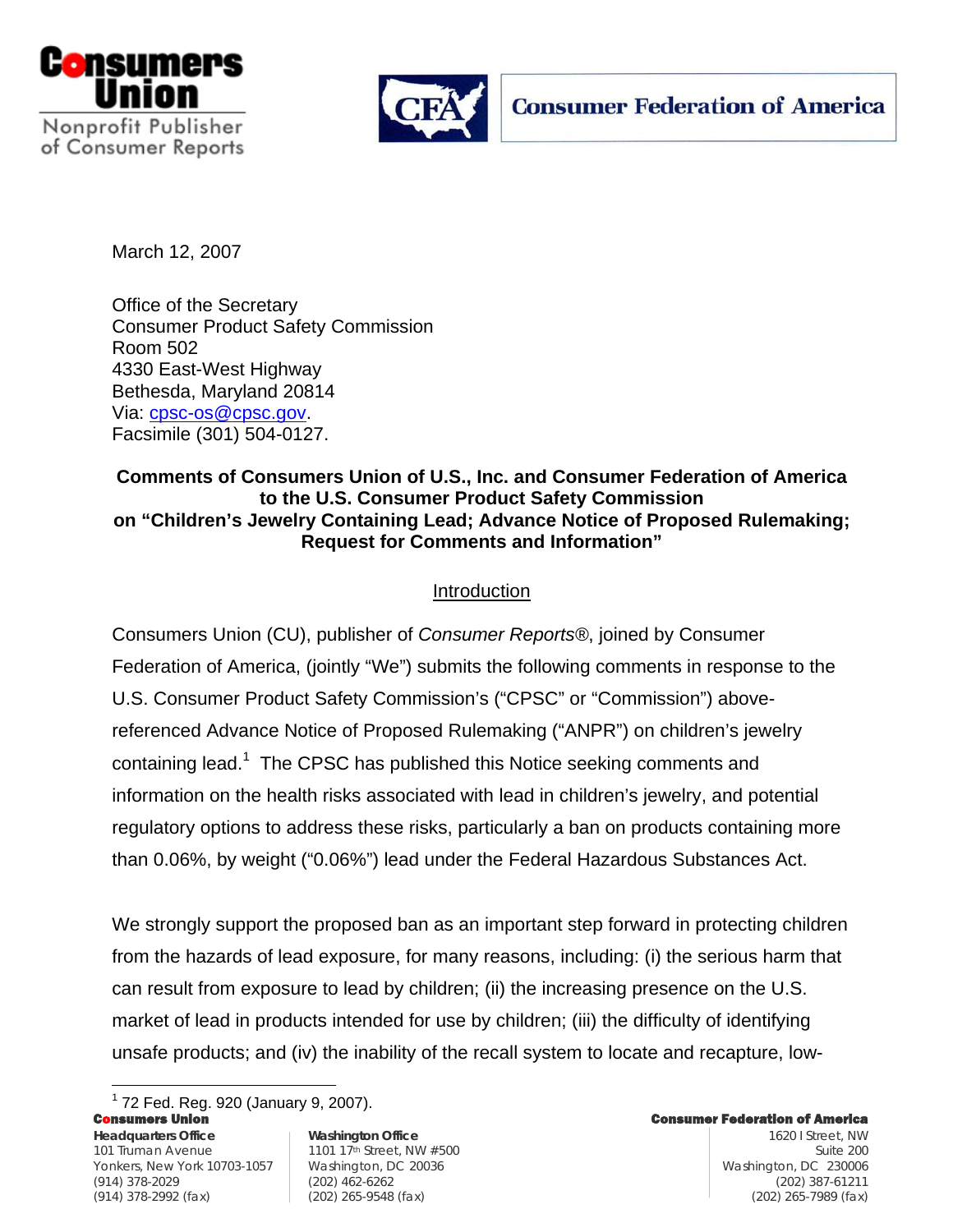cost, unbranded products. In addition, we strongly urge the CPSC to take stronger action to protect children from lead hazards in other products.

In the last three years, one child has died, and more than 20 recalls have been initiated due to the presence of lead in children's jewelry. Recalls also continue to be initiated for lead paint found on cribs and other products intended for use by children. Given the rising incidence of products, including children's jewelry, recalled due to the presence of lead, it is clear that the current approach of depending on compliance with voluntary standards is ineffective.

The effects of lead are often acute, severe and irreversible. It is our view that CPSC should be doing all it can to ensure that manufacturers find safer alternatives for lead in all consumer products, making children's products the first priority. Mandating the 0.06% limit on total lead in jewelry is the only effective option for children's jewelry, and stronger action is needed for other children's products as well. The EPA estimates that costs of screening and treatment of acute lead poisoning alone can exceed \$5,200 per child<sup>2</sup>. Others estimate that the lifetime societal costs of lead poisoning exceed some \$40 billion dollars annually<sup>3</sup>. In evaluating the need for a ban on lead in jewelry, we therefore also urge the Commission to consider the substantial, avoidable burdens of lead toxicity on society as a whole, and the health care system in particular.

The nature of children's jewelry, like many children's toys, makes identifying and tracking products known to contain dangerous levels of lead very difficult. Toy jewelry is small, inexpensive, quickly dispersed throughout the marketplace, and is virtually impossible to track once it is sold. These products are not labeled, lack serial numbers, and there usually are few, if any, unique features that would enable consumers to distinguish dangerous products from others. Consumers also have no practical way to screen these products for lead. Screening tools available to enable consumers to detect lead, such as

 $\overline{a}$  $2$  U.S. Environmental Protection Agency, March 31, 2006. Cost of Illness Handbook, Downloaded from http://www.epa.gov/oppt/coi/pubs/III\_9.pdf on March 12, 2007.

<sup>&</sup>lt;sup>3</sup> Landrigan, P., C. Schechter, J. Lipton, et al., "Environmental Pollutants and Disease in American Children: Estimates of Morbidity, Mortality and Costs for Lead Poisoning, Asthma, Cancer and Developmental Disabilities," Environmental Health Perspectives, Volume 110, Number 7, July 2002.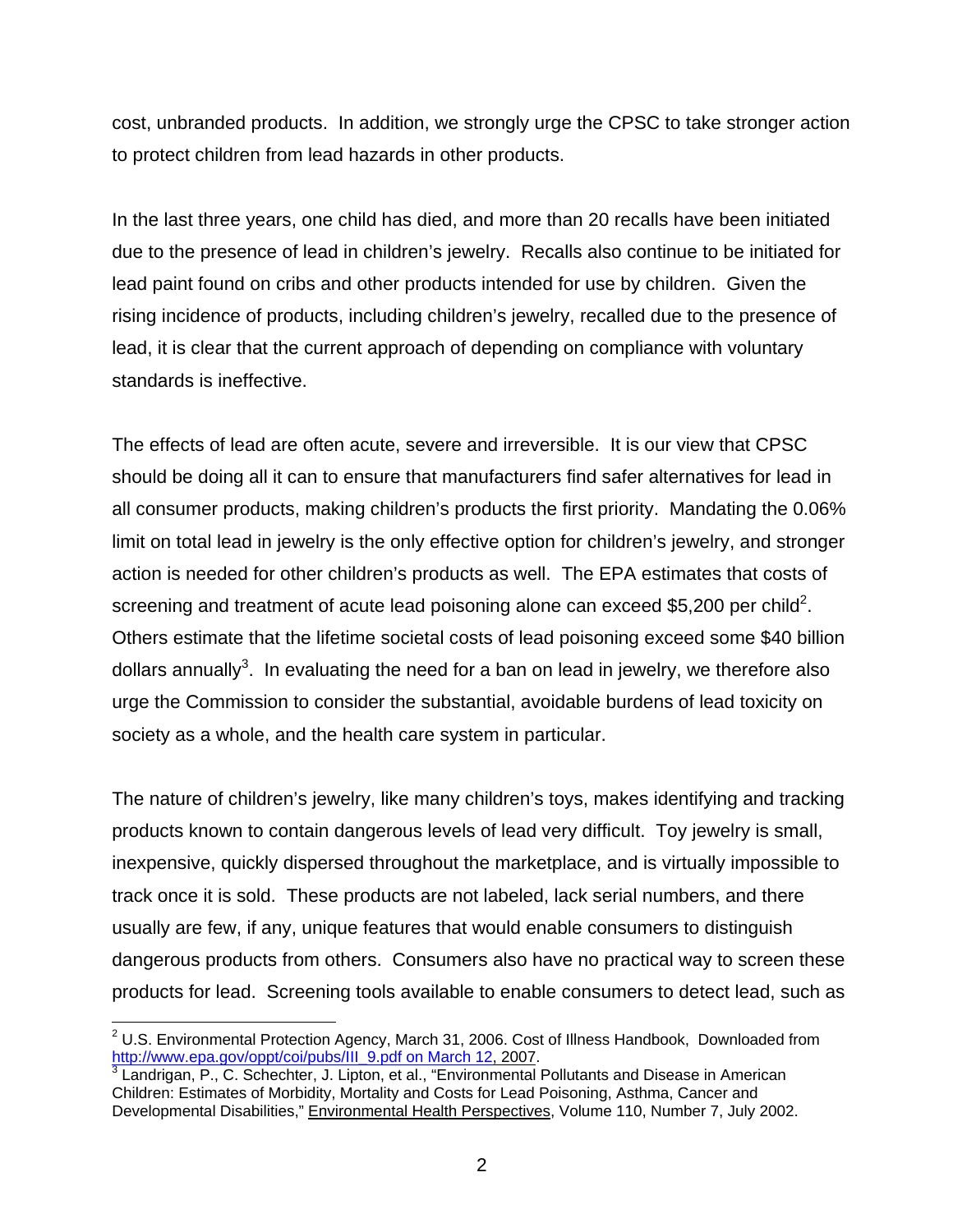the LeadCheck swabs, do not work on most toy jewelry. The safety of this product category has been so compromised that consumers can no longer be sure that any toy jewelry they purchase is safe.

Even when products are recalled, there is no guarantee that they will remain off store shelves. CU's investigation of the recall system, published in the November of 2004 issue of *Consumer Reports<sup>4</sup>*, found recalled products, including toy jewelry containing unsafe lead levels, being sold in Dollar Stores in the U.S. as well as in other countries. The increasing risks to children from the presence of these products on the market results from trends in the globalized economy that make it easier for hazardous materials and off-spec products to enter and remain in the U.S. marketplace and harder to keep unscrupulous facilities from continuing to supply unsafe products.

Without the serious consequences of a ban, manufacturers lack sufficient incentives to ensure that children's products do not contain lead. We strongly urge the CPSC to exercise its authority to initiate a ban in order to fulfill its responsibilities to protect our most vulnerable population.

CU's recent testing of certain consumer products has confirmed the presence of lead in holiday lights and vinyl lunchboxes.<sup>5</sup> CU also found that lead can be transferred to unwrapped food stored on vinyl surfaces.Lead can accumulate from multiple sources to generate average body burdens that exceed 10 µg/dl -- the level identified by the CDC as cause for concern. Because not all sources can be easily eliminated and because no safe childhood exposure threshold has been established for lead, it is imperative that we eliminate as many avoidable sources as possible. There is simply no reason for manufacturers' continued use of this chemical in paints or plastics, and especially in products intended for use by children. For the reasons cited above, we believe that the CPSC's current guidance threshold for lead in consumer products -- lead levels that result in no more than 15 µg of ingested lead per day -- is ineffective and fails to advance

<sup>1</sup> 

<sup>&</sup>lt;sup>4</sup> Hazard in Aisle Five, November 2004, <u>Consumer Reports</u>.<br><sup>5</sup> Safety Alert: Boy's Death Linked to Lead Bracelet, but Hazards go Beyond Jewelry, March 2006, Consumer Reports; and *Prevent Holiday Hazards*, December 2005, Consumer Reports.